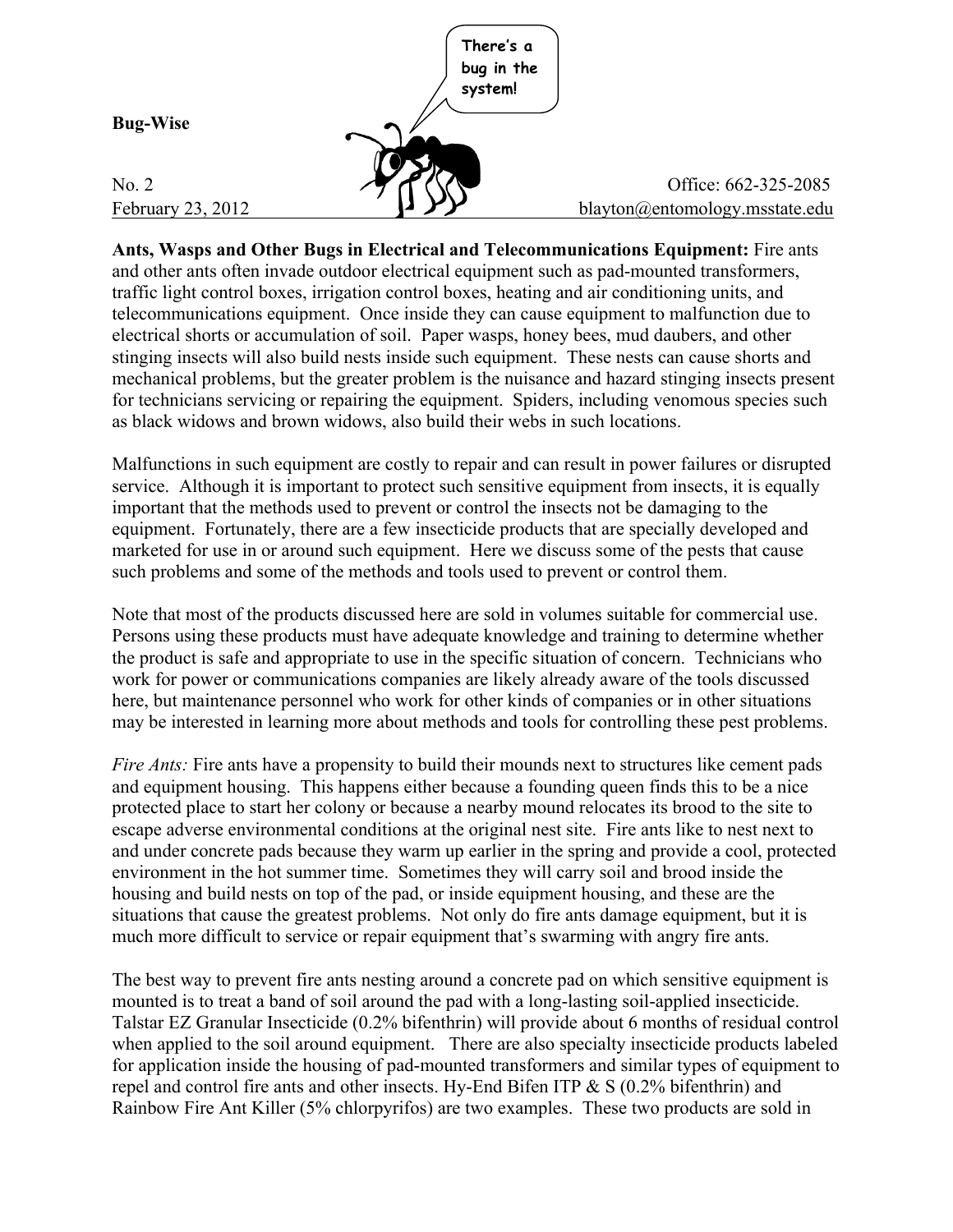pails containing pre-measured packets of insecticide, as well as in other volumes. These are long-lasting granular insecticides that are applied by sprinkling in and/or around the equipment as directed by the label. These treatments provide long-term control but must be reapplied at appropriate intervals to maintain protection. Maintaining good fire ant control in the landscape in which the equipment is located is also very helpful (see extension publication 2429, Control Fire Ants in Your Yard), but not all such equipment is located in managed landscapes.

Sometimes technicians need to quickly kill fire ants located inside sensitive equipment so they can access and service the equipment. Rainbow Technology Corporation sells an insect probe adapter that can be attached to a can of their Telco and Power Wasp and Ant Spray for this purpose. The 15 inch probe can be used to inject the aerosol spray directly into the mound or to direct spray into crevices and narrow openings.

*Other Ants:* Several other species of ants also invade electrical equipment and cause malfunctions, but unlike fire ants, these ants will also invade equipment that is not located on the ground. These include: Argentine ants, acrobat ants, hairy crazy ants, and odorous house ants. None of these ants carry soil inside equipment. They nest by simply piling their brood in protected areas, such as the space between insulation and equipment covers. Malfunctions result either from shorts or mechanical problems due to accumulations of dead ants or because of ants chewing through wiring insulation or other equipment components. Fortunately these ants do not sting.

Granular insecticide treatments that are labeled for use inside equipment housing will help prevent/control these other species of ants, but because these ants do not always travel and nest at ground level, control may not be complete, and such treatments are not always appropriate for equipment mounted above ground level. Rainbow Insect Tape is a long-lasting, slow-release insecticide strip impregnated with propoxur (Bagon) that is specially labeled for use inside electrical and telecommunications equipment. This product works by slow-release fumigation action to repel and control insects and spiders inside enclosed equipment. This is an especially useful treatment for sensitive equipment located above ground. Rainbow Insect Tags contain the same active ingredient and have similar uses, but are attached using a small cable tie.

*Wasps and Bees:* Paper wasps like to build their nests in areas that are protected from rainfall, and equipment housing is a favored location. We have several species of paper wasps in the state and they can all sting. Large nests can harbor dozens of wasps and the hazards to service personnel are obvious. Honey bees build their nests in dark voids of a certain size range. This is why hollow trees are a favored nesting site for feral honey bee colonies—it is dark inside and the size of the cavity is right. The housing for many types of equipment provides similar-sized dark voids and honey bees will readily move in—if they have access.

Exclusion is the best defense against wasps and bees. If they can't get inside the equipment, they can't nest there. Many companies do a good job of making insect-proof housing for their equipment. But housing gets damaged; covers get left open, and not all equipment is insect proof to begin with. When wasps build nests inside electrical or telecommunications equipment you can't just spray them with any available wasp spray. It might cause a short or cause damage or corrosion of components. Telco and Power Wasp and Ant Spray, by Rainbow Technology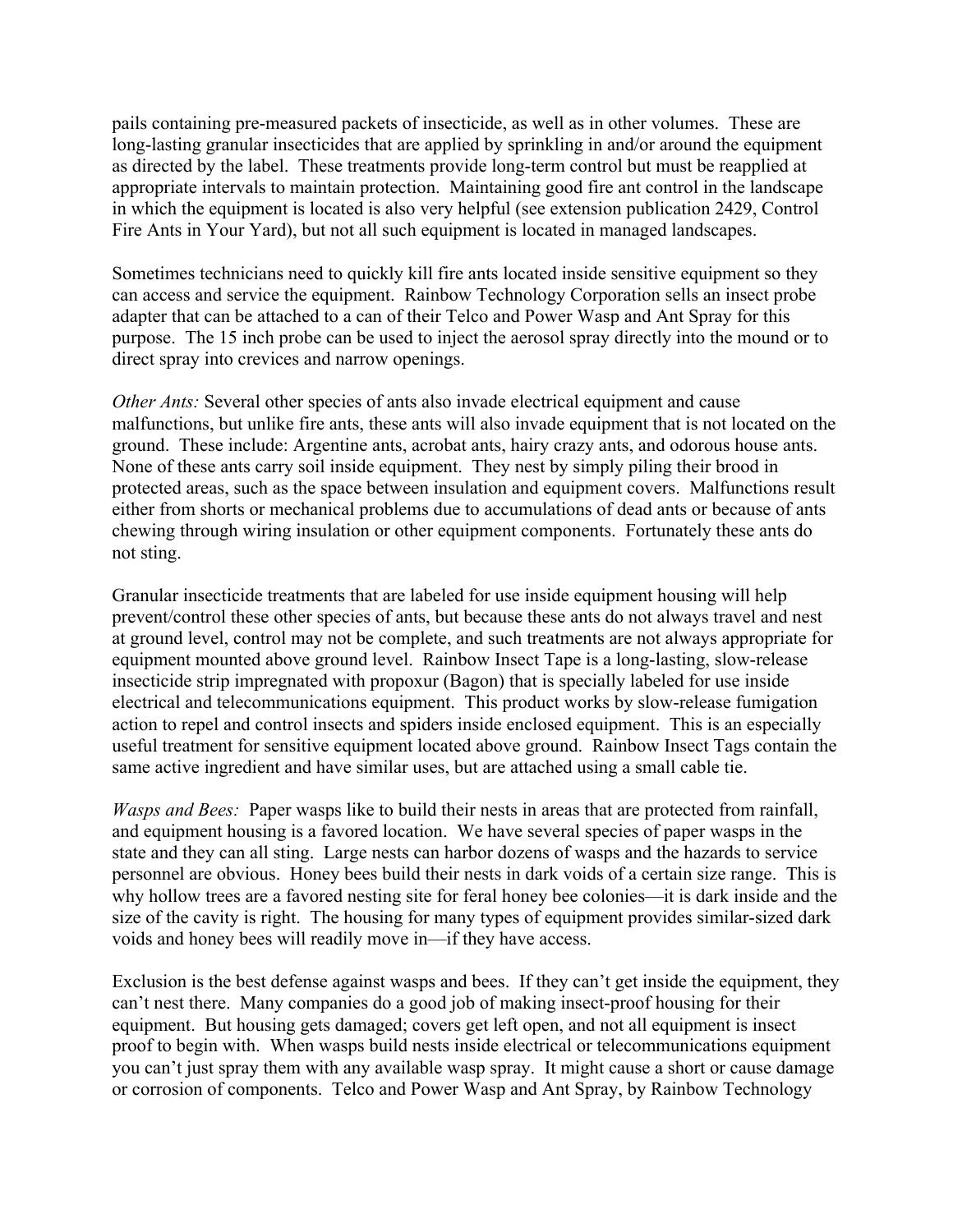Corp., is an aerosol insecticide spray designed for use in such sensitive sites. The label indicates this spray is non-conductive (Dielectric rating  $= 62,000$  volts) and is non-corrosive to many plastics, as well as rubber and metal. Before using this or a similar product, be sure to read the label and other supporting material carefully to be sure it is safe for the use you have in mind. Slow-release insecticide strips or tags can also help repel and control wasps and prevent them from nesting inside equipment housing.

Honeybees are a special case. You usually can't eliminate a colony of honey bees by spraying it with a can of wasp spray. Seek the assistance of an experienced beekeeper or pest control company to remove a colony of honey bees. Depending on the situation, a technician who understands the safety precautions required for accessing and working around the affected equipment may need to work with the person who is removing the bees. Proper protective equipment is an important requirement for this job. Although Africanized honey bees are not yet established in Mississippi, they are in neighboring states and could appear in Mississippi any time now. Africanized bees are much more aggressive than European bees, and, because they tend to nest nearer the ground and in smaller voids than European bees, they are more likely to build their nests in these types of equipment.

It is often helpful to take additional steps to prevent insects from being able to enter equipment housing. Insect-proof screening, caulking, foam sealants, foam and rubber gaskets, and copper wool, are just a few examples of the tools that can be used for this purpose. Think before you seal. Holes in equipment housing are often there for a reason: to allow proper ventilation for cooling, exhaust, or air intake. Be sure any physical exclusion practices that are installed do not interfere with proper equipment ventilation.

*Mud Daubers:* Mud daubers are a particular problem in equipment that has moving parts but sits idle for long periods. The wasps build their mud nests while the equipment is not running, and the nests cause problems when the equipment is activated. Sometimes the problem is clogging of a ventilation port or exhaust, but more often the damage is due to accumulations of dirt in moving equipment parts. There are also many species of potter wasps that normally build their mud nests in small holes, such as hollow plant stems. These can cause problems by plugging ventilation or exhaust ports, or bolt holes.

Physical exclusion is the best defense against mud daubers. Slow-release insecticide strips, like Rainbow Insect Tape, can also help keep them out of enclosed equipment. Technicians should make it a routine practice to check for and remove any mud nests that are built inside equipment.

*Spiders:* Ground level equipment housing provides especially favorable habitat for black widow spiders; they like to build their webs in dark, protected sites at or near the ground. Many other spiders will also build their webs inside equipment housing. Accumulations of spider webs and the leaves and other debris that accumulate in old spider webs can cause equipment malfunctions and even fires.

The granular insecticide treatments, like Hy-End Bifen ITP & S (bifenthrin) and Rainbow Fire Ant Killer (chlorpyrifos), that can be sprinkled inside equipment housing for fire ant control will also help prevent and control spiders, by affecting the spiders directly and by repelling and